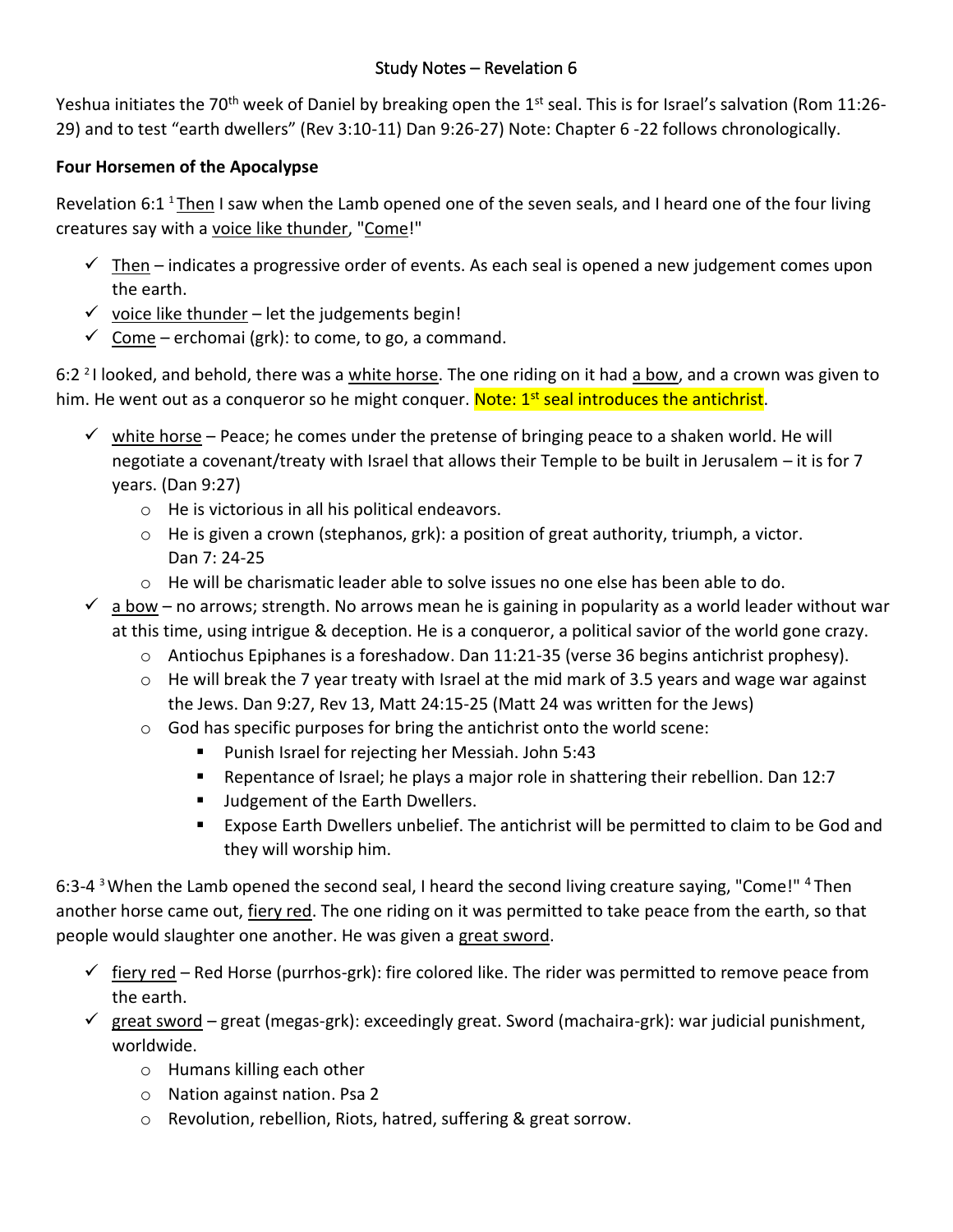6:5-6<sup>5</sup> When the Lamb opened the third seal, I heard the third living creature saying, "Come!" And behold, I saw a black horse. The one riding on it held a balance scale in his hand. <sup>6</sup>Then I heard something like a voice in the midst of the four living creatures saying, "A quart of wheat for a denarius, and three quarts of barley for a denarius—but do no harm to the oil and wine!"

- $\checkmark$  black horse black (melas-grk): "bad", represents famine in the Bible, food shortage due to on-going wars, "of clothing used in mourning"
- $\checkmark$  balance scale zugos (grk): pair of balances, inflation beyond reason
	- o People will work all day for barely enough to stay alive.
		- 1 qt wheat for a denarius
		- 3 qts barley for a denarius (poor man's wheat, usually fed to animals).
		- A denarius was standard daily wage for ancient laborers.
		- Food will be in short supply barely enough to stay alive.
		- Later in the Tribulation the antichrist will require people to get the "mark" to receive food.
- $\checkmark$  do no harm to the oil and wine Luxuries only the wealthy can afford are allowed to remain untouched for now.
	- o Both oil & wine are listed among the commercial wealth of the city of Babylon at the time of its' destruction. Rev 18:13

6:7-8<sup>7</sup> When the Lamb opened the fourth seal, I heard the fourth living creature saying, "Come!" <sup>8</sup> Behold, I saw a horse, pale greenish gray. The name of the one riding on it was Death, and Sheol was following with him. Authority was given to them over a fourth of the earth, to kill by sword and by famine and by plague and by the wild beasts of the earth.

- $\checkmark$  pale greenish gray chloros (grk): Pallor of death, sickness and devastation.
- $\checkmark$  Death people worldwide are dying.
- $\checkmark$  Sheol was following place of non-believers souls.
- $\checkmark$  Authority was given given power by God & authority by Yeshua to kill over % of the earth's population – billions. Eze 5:15-17, 14:21, Amos 5:18-20
	- o Sword war
	- o Hunger & starvation
	- o Pestilence, Plagues
	- o Wild animals
- $\checkmark$  Yeshua holds the keys to Death & Sheol (Rev 1:18) and at the end of the Millennial Kingdom will throw them into the Lake of Fire. Rev 20:13-14

6:9<sup>9</sup> When the Lamb opened the fifth seal, I saw under the altar the souls of those slaughtered for the sake of the word of God and for the witness they had.

- $\checkmark$  under the altar thysiasteriou (grk): means place of sacrifice, denotes an alter for the sacrifice of victims. Ex 29:12, Lev 4:17, 8:15
	- o the blood of the martyred / sacrificed saints is considered as an "offering" before God as it accumulates at the base of the alter during this time of great persecution.
	- $\circ$  These are a separate group of people from the "Church Age Saints". They came to belief in Yeshua after the tribulation began and were murdered by the earth dwellers.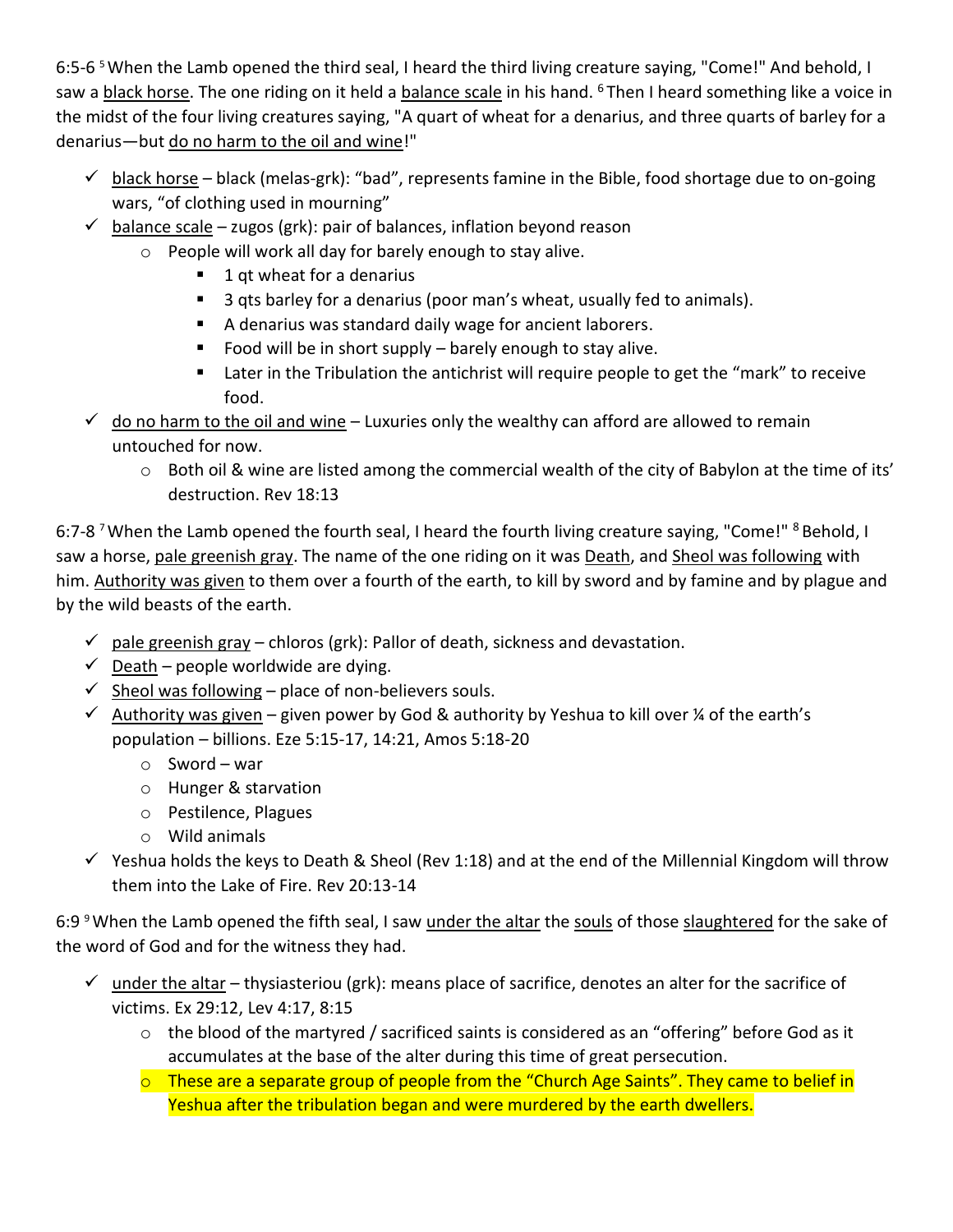- $\checkmark$  Souls psychas (grk): life, mind, soul (heb nepes): the moving creature that has life; soul, inner person.
	- $\circ$  The Church Saints, including martyrs, have received their redeemed bodies at the rapture. These martyrs have not received their resurrection bodies yet.
- $\checkmark$  Slaughtered spazo (grk): to butcher, violently maim, to slay, kill.
	- o When peace is removed from the earth.
	- o Why were they killed?
		- Word of God
		- **E** Testimony (witness).

6:10<sup>10</sup> And they cried out with a loud voice, saying, "O Sovereign Master, holy and true, how long before You judge those who dwell on the earth and avenge our blood?"

- ✓ They They are not the Church age Saints, this is a different group of people in Heaven. Yeshua allowed their slaughter as a testimony of their faith to the unsaved.
- $\checkmark$  cried out krazo (grk): to croak as a raven, scream, shriek.
- $\checkmark$  Loud megas (grk): exceedingly great, mighty loud
- $\checkmark$  how long despotes (grk): emphasizes His ownership of the saints, like master of slaves, ruler of household. Tts 2:9
- $\checkmark$  judge krino (grk): decide judicially, condemn, call in question, to try, condemn, punish.
- $\checkmark$  those who dwell on the earth Rev 3:10; the persecutors of the martyrs under the alter who currently are living on the earth at the time the seals are opened.
	- o They refuse salvation
	- o Persecute the Saints
	- o Continue to blaspheme God in the midst of His judgements.
	- o Their names are not written in the Book of Life. Rev 17:8
- $\checkmark$  Avenge ekdikeo (grk): vindicate, retaliate, punish.
	- o They are crying out for the Blood Avenger to vindicate their deaths on the Earth Dwellers.
- $\checkmark$  Blood Avenger; a person legally responsible for carrying out vengeance when a family member has been unlawfully killed or murdered. It is usually the nearest male relative of the murdered person. Mosiac Law allowed this. Num 35: 19-21, 26-27, Deut 19: 6, 11-12
	- o It became the duty of the Avenger of Blood to restore justice to the family and land by pursuing & ultimately carrying out the death penalty on the one responsible. Used only in deliberate taking of an innocent life (a goel).

6:11<sup>11</sup> Then a white robe was given to each of them, and they were told to rest a little while longer, until the number of their fellow servants was complete—their brothers and sisters who were to be killed as they had been.

- $\checkmark$  Rest anapauo (grk): to refresh, to enjoy rest from labor, take ease. Rom 12:19
- $\checkmark$  Until the blood avenger seals the fate of their murders. Martyrdom will continue until a predetermined number of their brothers & sisters (those who come to faith in Yeshua) are allowed to be killed.

Note: So far in the first 3 ½ years we have had: False Peace treaty (Temple built), war & bloodshed, famine, disease & death, and Martyrdom.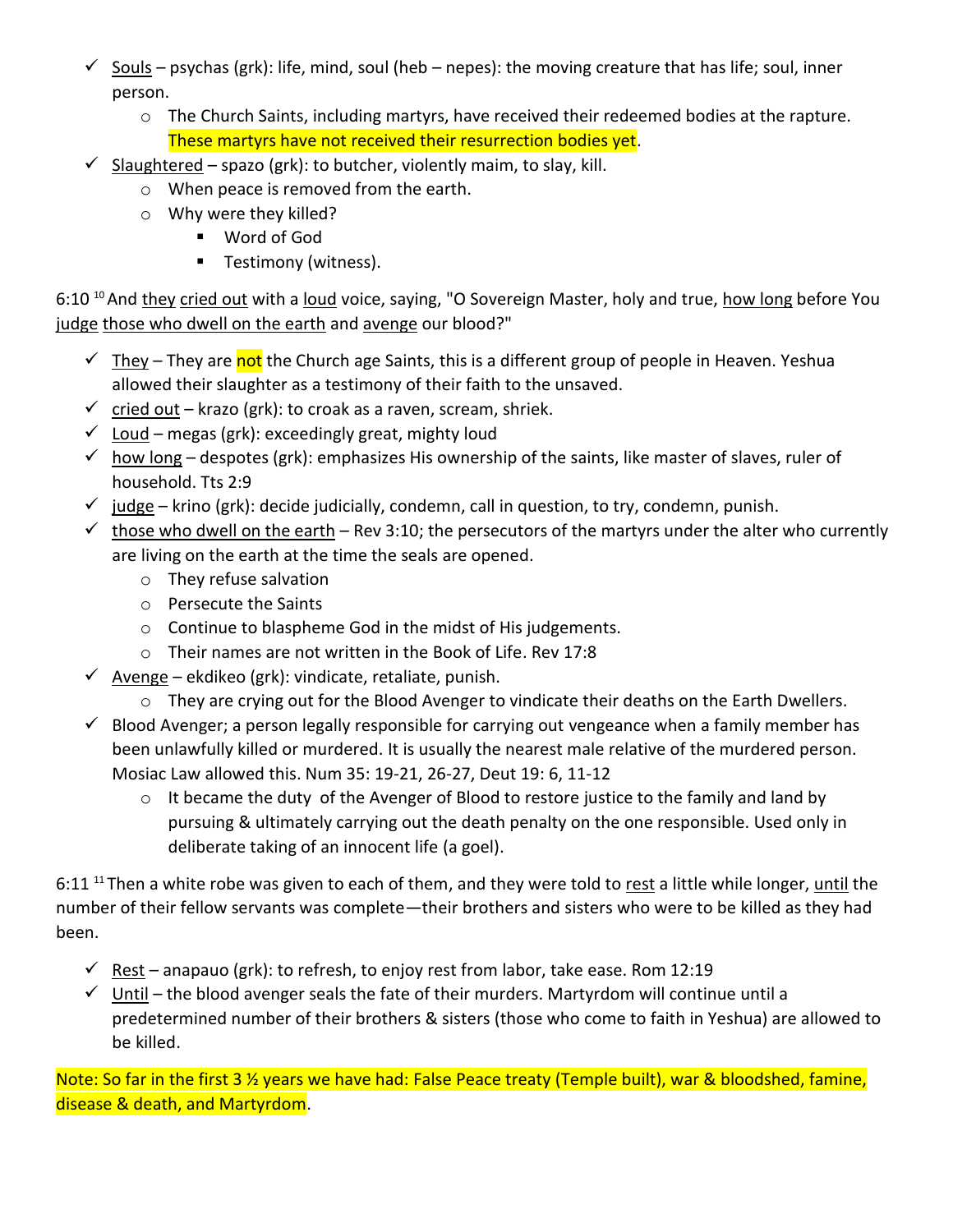$6:12<sup>12</sup>$  I saw when the Lamb opened the sixth seal, and there was a great earthquake. The sun became as black as sackcloth made of goat's hair, and the full moon became like blood.

- $\checkmark$  Great megas(grk): exceedingly great.
- $\checkmark$  Earthquake seismos(grk): a shaking, shock, to move to & fro, a gale of the ground, Heaven trembling. Hag 2:6-7, Joel 2:10-12
- $\checkmark$  Sun Helios(grk): natural light, the sun, used as a means of judgement.
- $\checkmark$  Black melas(grk): dark like ink.
- $\checkmark$  Sackcloth sakkos(grk): a warm material woven from goat's or camel's hair with a dark color. A goat with black hair is used, worn as garments for mourning and grief.
- $\checkmark$  full moon became like blood selene(grk): brightness, wandering.

Note: Sun & Moon were created for signs (Gen 1:14), now symbolize the supreme authority over the world and authority at the time of the execution of divine judgement upon the nations. The darkening of the Sun and red color of the Moon may be due to the large amount of material ejected into the atmosphere from the earthquake – as from volcanos. Ps 18:8, Isa 13:13, Luk 21:25-26

6:13 <sup>13</sup>The stars of heaven fell to the earth like a fig tree drops unripe figs when shaken by a great wind.

- $\checkmark$  stars of heaven fell to the earth asteres(grk): asteroid meteors, a meteor shower of immense proportion.
	- o A great disturbance of nature. Isa 13:9-13
	- o Earth worshippers take notice: Heb 12:25-28. Put your hope in the Lord recognize the Creator and worship Him!
- $\checkmark$  like a fig tree olunthos(grk): unripe fig which grows in winter and usually falls off in Spring.

6:14<sup>14</sup> The heaven ripped apart like a scroll being rolled up, and every mountain and island was moved from their places.

- $\checkmark$  heaven ripped apart apechoristhe(grk): receded. Isa 34:1-4 the meaning is unexplainable. The Creator of this universe is causing an enormous and terrifying sight in the heavens (sky). It will look like the universe is coming apart.
- $\checkmark$  every mountain and island was moved all of them, mountain & island. So great is the shaking of the earth. Such a violent shaking will create unprecedented destruction and loss of life. If mountains are moved so will all the tall buildings on the earth – calamity everywhere.

6:15 <sup>15</sup> Then the kings of the earth and the great men and the military commanders and the rich and the mighty and everyone—slave and free—hid themselves in the caves and among the rocks of the mountains.

- $\checkmark$  Kings basileus(grk): King, monarch, emperor, sovereign, president.
- $\checkmark$  great men megastanes(grk): mighty men, strong ones
	- o These men don't occupy official positions of rulership or military command, but who influence & control the affairs of men from behind the screen (board rooms, golf courses, leaders of multinational corporations). Rich men.
- $\checkmark$  military commanders chiliarchos(grk): chief captain, a commander of thousand soldiers, generals.